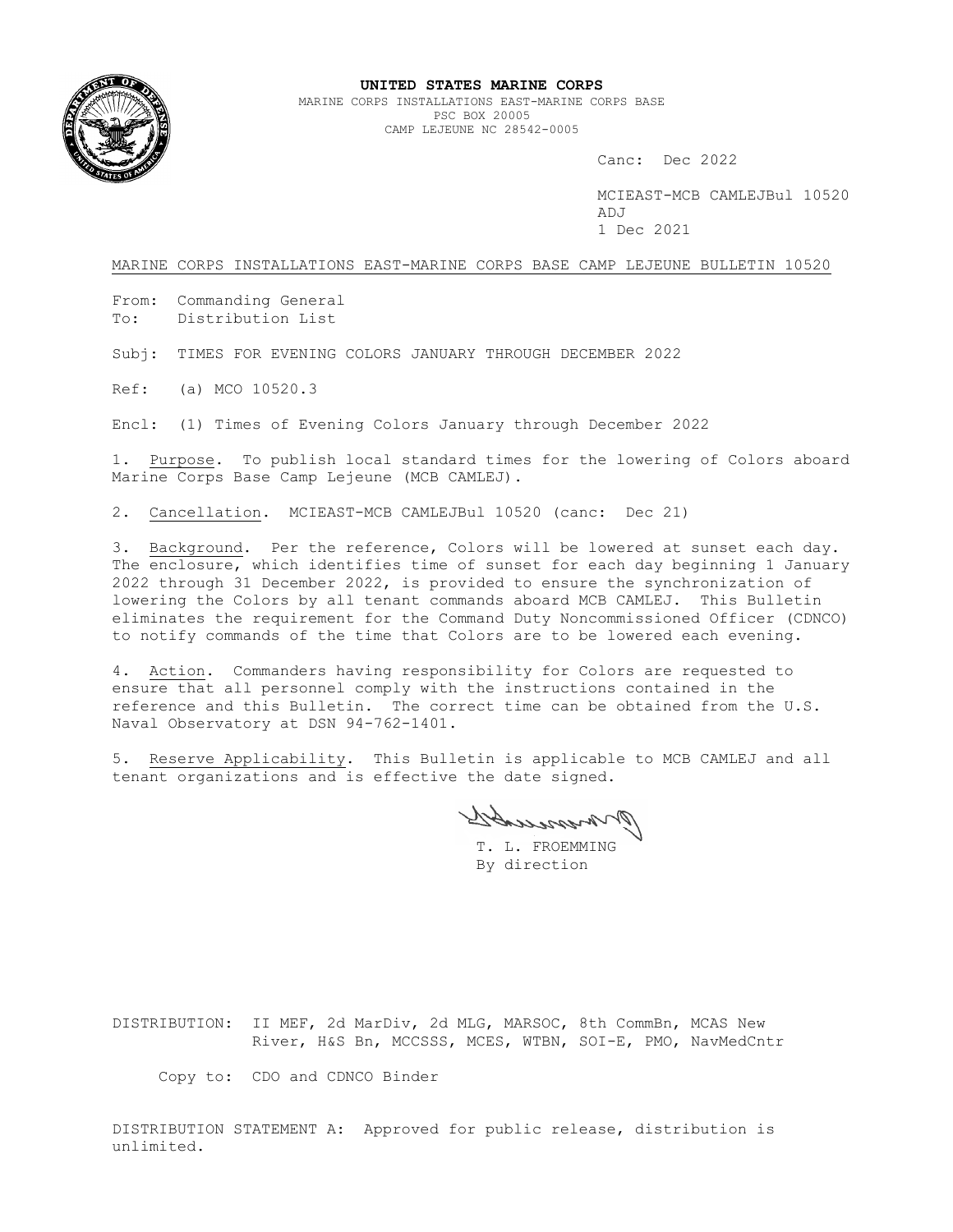## TIMES FOR EVENING COLORS JANUARY THROUGH DECEMBER 2022

| <b>JANUARY</b>  |      | <b>FEBRUARY</b> |      | <b>MARCH</b>   |      | APRIL          |      | <b>MAY</b>     |      | <b>JUNE</b>  |      |
|-----------------|------|-----------------|------|----------------|------|----------------|------|----------------|------|--------------|------|
| $\mathbf 1$     | 1709 | $\mathbf{1}$    | 1738 | $\mathbf{1}$   | 1805 | 1              | 1930 | $\mathbf 1$    | 1954 | $\mathbf{1}$ | 2017 |
| $\mathbf{2}$    | 1710 | 2               | 1739 | $\overline{2}$ | 1806 | $\overline{2}$ | 1931 | $\overline{2}$ | 1955 | 2            | 2017 |
| 3               | 1711 | 3               | 1740 | 3              | 1806 | 3              | 1932 | 3              | 1955 | 3            | 2018 |
| 4               | 1711 | 4               | 1741 | 4              | 1807 | 4              | 1932 | 4              | 1956 | 4            | 2019 |
| 5               | 1712 | 5               | 1742 | 5              | 1808 | 5              | 1933 | 5              | 1957 | 5            | 2019 |
| 6               | 1713 | 6               | 1743 | 6              | 1809 | 6              | 1934 | 6              | 1958 | 6            | 2020 |
| $7\phantom{.}$  | 1714 | 7               | 1744 | $7\phantom{.}$ | 1810 | 7              | 1935 | 7              | 1959 | 7            | 2020 |
| 8               | 1715 | 8               | 1745 | 8              | 1811 | 8              | 1935 | 8              | 1959 | 8            | 2021 |
| 9               | 1716 | 9               | 1746 | 9              | 1812 | 9              | 1936 | 9              | 2000 | 9            | 2021 |
| 10              | 1717 | 10              | 1747 | 10             | 1812 | 10             | 1937 | 10             | 2001 | 10           | 2022 |
| 11              | 1717 | 11              | 1748 | 11             | 1813 | 11             | 1938 | 11             | 2002 | 11           | 2022 |
| 12 <sup>2</sup> | 1718 | 12 <sup>2</sup> | 1748 | 12             | 1814 | 12             | 1939 | 12             | 2003 | $12 \,$      | 2023 |
| 13              | 1719 | 13              | 1750 | $***13$        | 1915 | 13             | 1939 | 13             | 2003 | 13           | 2023 |
| 14              | 1720 | 14              | 1751 | 14             | 1916 | 14             | 1940 | 14             | 2004 | 14           | 2023 |
| 15              | 1721 | 15              | 1752 | 15             | 1917 | 15             | 1941 | 15             | 2005 | 15           | 2024 |
| 16              | 1722 | 16              | 1753 | 16             | 1917 | 16             | 1942 | 16             | 2006 | 16           | 2024 |
| 17              | 1723 | 17              | 1754 | 17             | 1918 | 17             | 1943 | 17             | 2006 | 17           | 2024 |
| 18              | 1724 | 18              | 1755 | 18             | 1929 | 18             | 1943 | 18             | 2007 | 18           | 2025 |
| 19              | 1725 | 19              | 1756 | 19             | 1920 | 19             | 1944 | 19             | 2008 | 19           | 2025 |
| 20              | 1726 | 20              | 1757 | 20             | 1921 | 20             | 1945 | 20             | 2009 | 20           | 2025 |
| 21              | 1727 | 21              | 1758 | 21             | 1921 | 21             | 1946 | 21             | 2009 | 21           | 2025 |
| $22 \,$         | 1728 | $22 \,$         | 1758 | 22             | 1922 | 22             | 1947 | 22             | 2010 | 22           | 2026 |
| 23              | 1729 | 23              | 1759 | 23             | 1923 | 23             | 1947 | 23             | 2011 | 23           | 2026 |
| 24              | 1730 | 24              | 1800 | 24             | 1924 | 24             | 1948 | 24             | 2012 | 24           | 2026 |
| 25              | 1731 | 25              | 1801 | 25             | 1925 | 25             | 1949 | 25             | 2012 | 25           | 2026 |
| 26              | 1732 | 26              | 1802 | 26             | 1925 | 26             | 1950 | 26             | 2013 | 26           | 2026 |
| 27              | 1733 | 27              | 1803 | 27             | 1926 | 27             | 1951 | 27             | 2014 | 27           | 2026 |
| 28              | 1734 | 28              | 1804 | 28             | 1927 | 28             | 1951 | 28             | 2014 | 28           | 2026 |
| 29              | 1735 |                 |      | 29             | 1928 | 29             | 1952 | 29             | 2015 | 29           | 2026 |
| 30              | 1736 |                 |      | 30             | 1928 | 30             | 1953 | 30             | 2016 | 30           | 2026 |
| 31              | 1737 |                 |      | 31             | 1929 |                |      | 31             | 2016 |              |      |

**\*\*** Denotes change of daylight saving time.